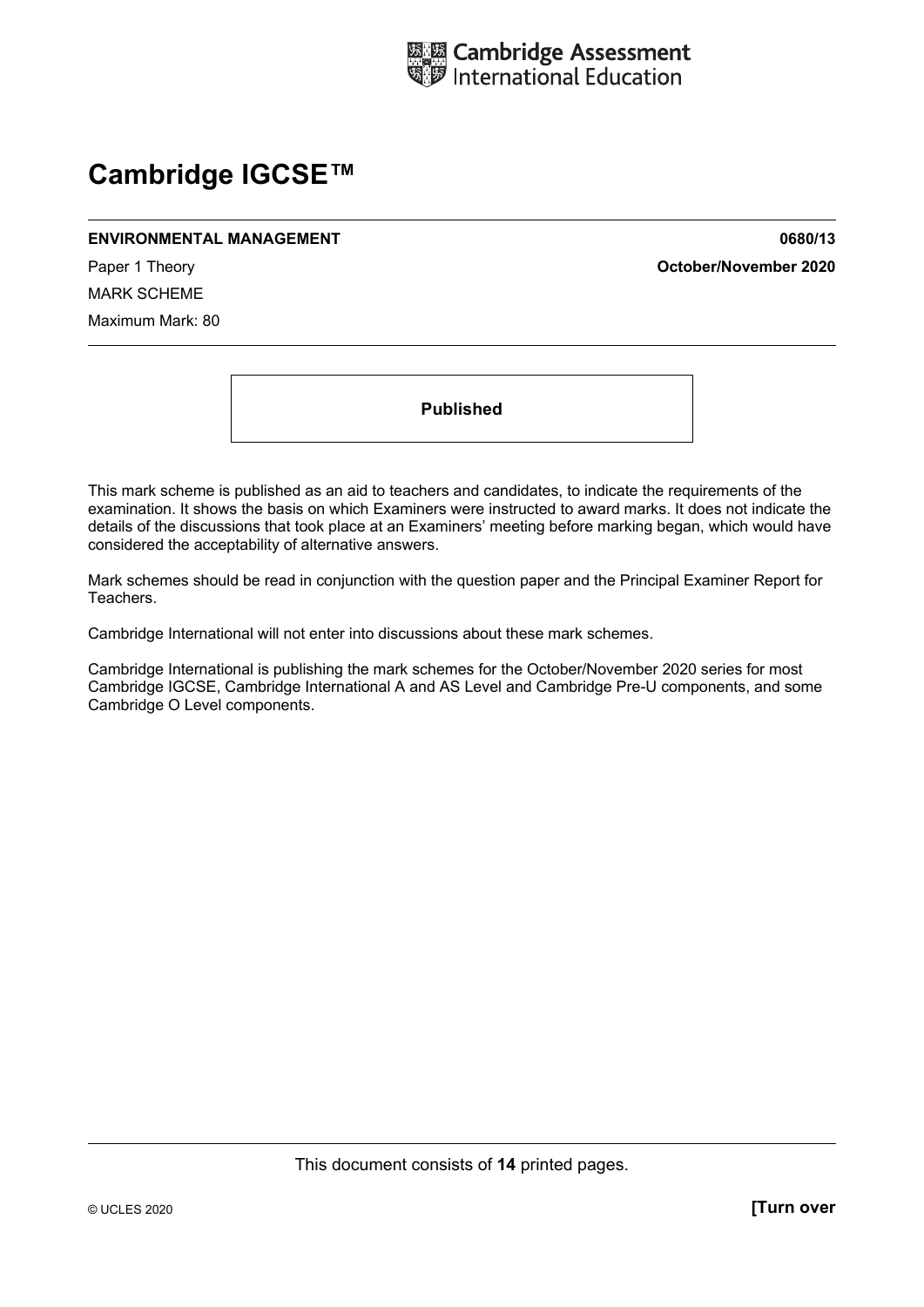# **Generic Marking Principles**

These general marking principles must be applied by all examiners when marking candidate answers. They should be applied alongside the specific content of the mark scheme or generic level descriptors for a question. Each question paper and mark scheme will also comply with these marking principles.

GENERIC MARKING PRINCIPLE 1:

Marks must be awarded in line with:

- the specific content of the mark scheme or the generic level descriptors for the question
- the specific skills defined in the mark scheme or in the generic level descriptors for the question
- the standard of response required by a candidate as exemplified by the standardisation scripts.

GENERIC MARKING PRINCIPLE 2:

Marks awarded are always **whole marks** (not half marks, or other fractions).

GENERIC MARKING PRINCIPLE 3:

Marks must be awarded **positively**:

- marks are awarded for correct/valid answers, as defined in the mark scheme. However, credit is given for valid answers which go beyond the scope of the syllabus and mark scheme, referring to your Team Leader as appropriate
- marks are awarded when candidates clearly demonstrate what they know and can do
- marks are not deducted for errors
- marks are not deducted for omissions
- answers should only be judged on the quality of spelling, punctuation and grammar when these features are specifically assessed by the question as indicated by the mark scheme. The meaning, however, should be unambiguous.

GENERIC MARKING PRINCIPLE  $4^{\circ}$ 

Rules must be applied consistently, e.g. in situations where candidates have not followed instructions or in the application of generic level descriptors.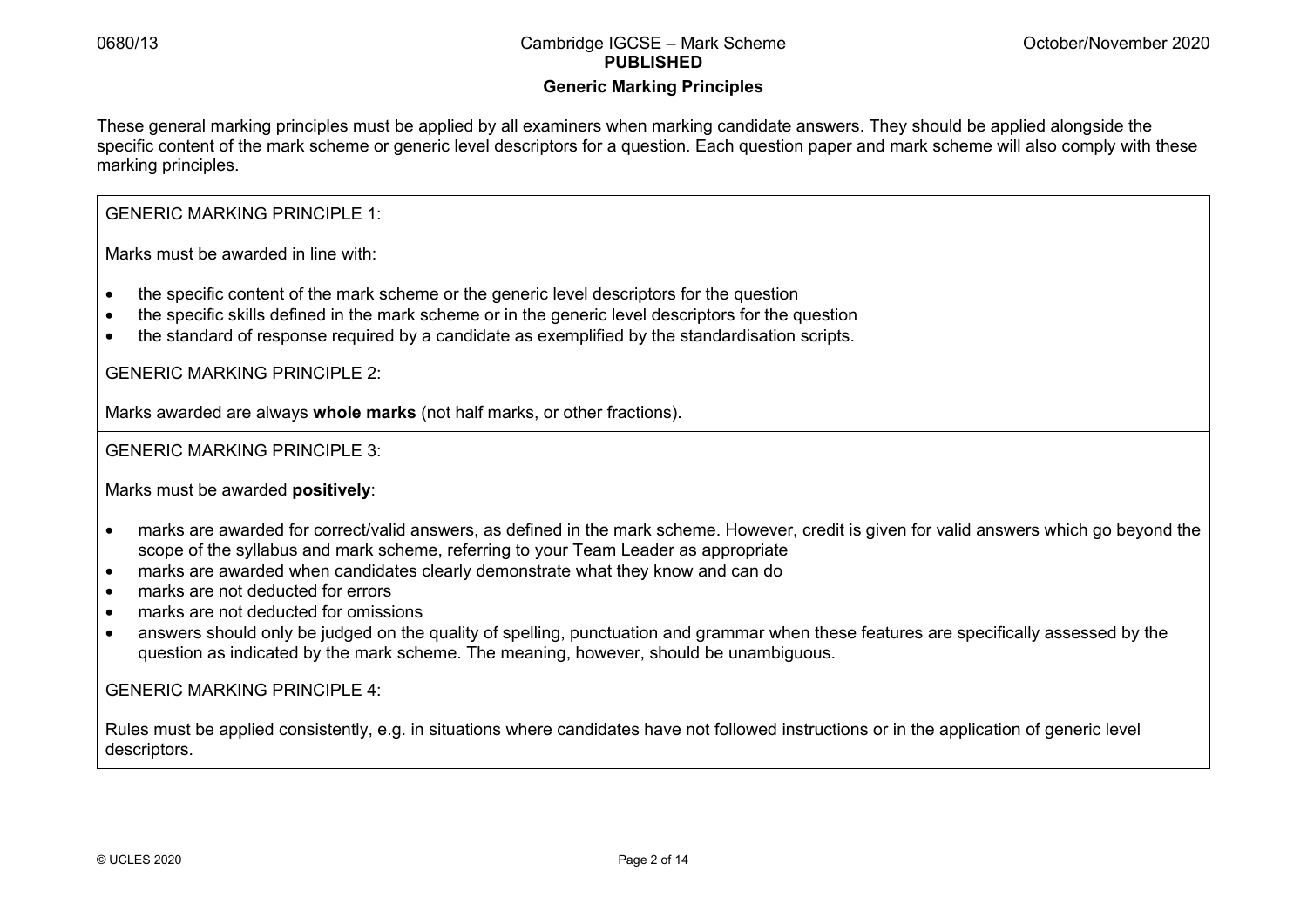# GENERIC MARKING PRINCIPLE 5:

Marks should be awarded using the full range of marks defined in the mark scheme for the question (however; the use of the full mark range may be limited according to the quality of the candidate responses seen).

# $GFNFRIC$  MARKING PRINCIPLE 6:

Marks awarded are based solely on the requirements as defined in the mark scheme. Marks should not be awarded with grade thresholds or grade descriptors in mind.

# **Science-Specific Marking Principles**

- 1 Examiners should consider the context and scientific use of any keywords when awarding marks. Although keywords may be present, marks should not be awarded if the keywords are used incorrectly.
- 2 The examiner should not choose between contradictory statements given in the same question part, and credit should not be awarded for any correct statement that is contradicted within the same question part. Wrong science that is irrelevant to the question should be ignored.
- 3 Although spellings do not have to be correct, spellings of syllabus terms must allow for clear and unambiguous separation from other syllabus terms with which they may be confused (e.g. ethane / ethene, glucagon / glycogen, refraction / reflection).
- 4 The error carried forward (ecf) principle should be applied, where appropriate. If an incorrect answer is subsequently used in a scientifically correct way, the candidate should be awarded these subsequent marking points. Further guidance will be included in the mark scheme where necessary and any exceptions to this general principle will be noted.

# 5 'List rule' guidance

For questions that require *<sup>n</sup>* responses (e.g. State **two** reasons …):

- The response should be read as continuous prose, even when numbered answer spaces are provided.
- Any response marked *ignore* in the mark scheme should not count towards *n*.
- Incorrect responses should not be awarded credit but will still count towards *n*.
- Read the entire response to check for any responses that contradict those that would otherwise be credited. Credit should **not** be awarded for any responses that are contradicted within the rest of the response. Where two responses contradict one another, this should be treated as a single incorrect response.
- Non-contradictory responses after the first *n* responses may be ignored even if they include incorrect science.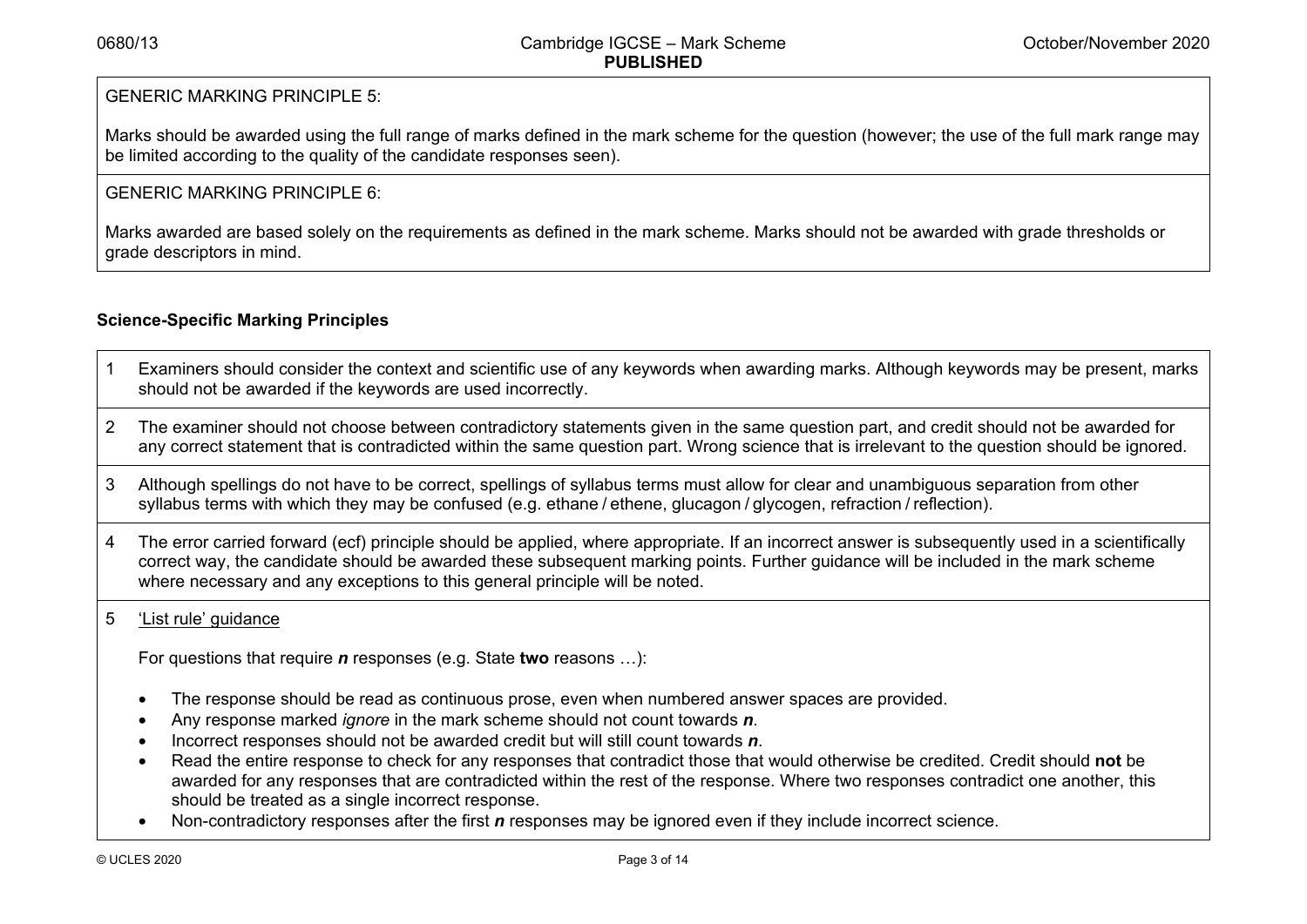## 6 Calculation specific guidance

Correct answers to calculations should be given full credit even if there is no working or incorrect working, **unless** the question states 'show your working'.

For questions in which the number of significant figures required is not stated, credit should be awarded for correct answers when rounded by the examiner to the number of significant figures given in the mark scheme. This may not apply to measured values.

For answers given in standard form (e.g. a × 10<sup>*n*</sup>) in which the convention of restricting the value of the coefficient (a) to a value between 1 and 10 is not followed, credit may still be awarded if the answer can be converted to the answer given in the mark scheme.

Unless a separate mark is given for a unit, a missing or incorrect unit will normally mean that the final calculation mark is not awarded. Exceptions to this general principle will be noted in the mark scheme.

## 7 Guidance for chemical equations

Multiples / fractions of coefficients used in chemical equations are acceptable unless stated otherwise in the mark scheme.

State symbols given in an equation should be ignored unless asked for in the question or stated otherwise in the mark scheme.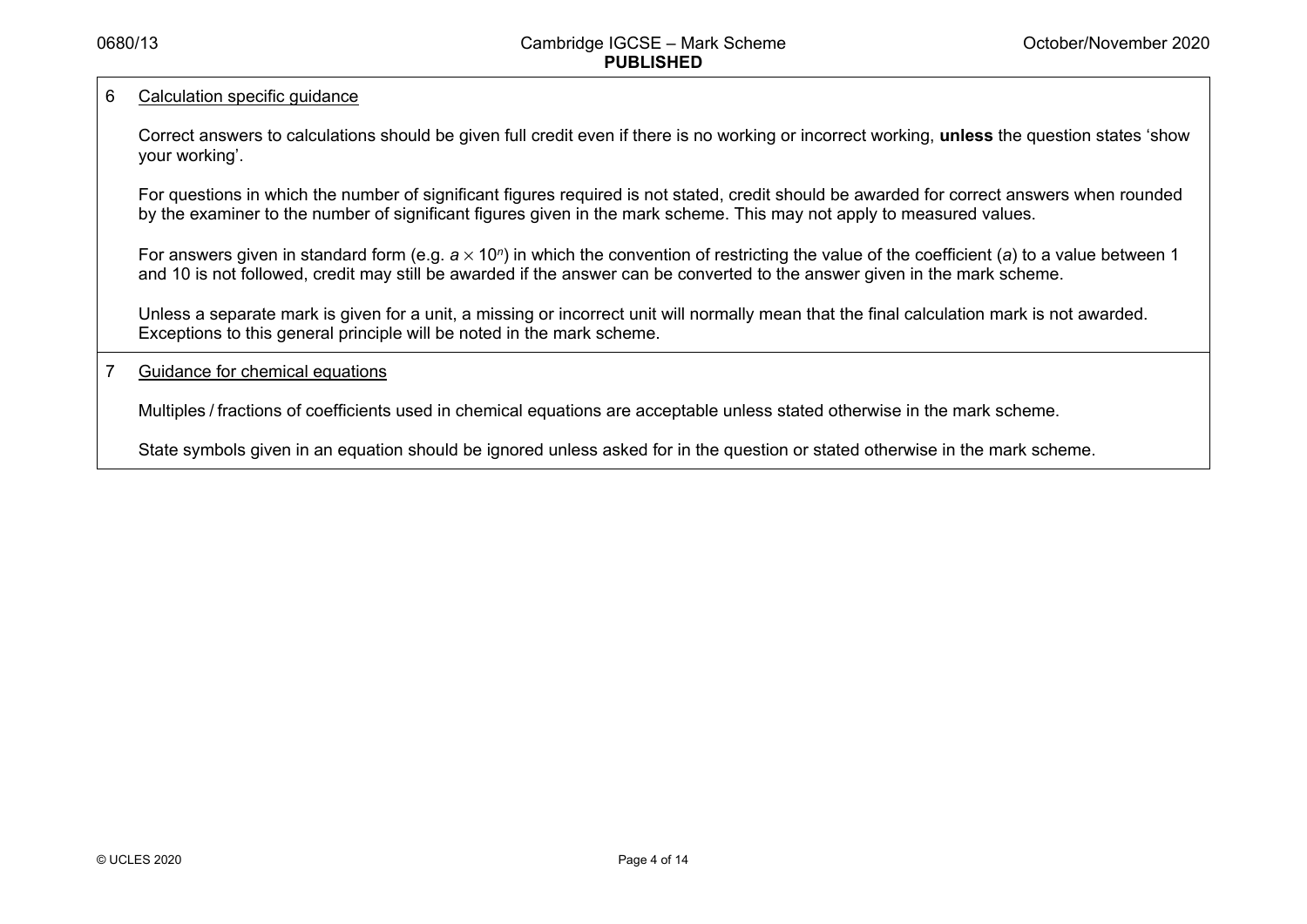| <b>Question</b> | <b>Answer</b>                                                                                                                                                                                                                                                                                                                                                                                              | Marks        |
|-----------------|------------------------------------------------------------------------------------------------------------------------------------------------------------------------------------------------------------------------------------------------------------------------------------------------------------------------------------------------------------------------------------------------------------|--------------|
| 1(a)(i)         | any three from:<br>MEDC low(er) birth rate / LEDC high(er) birth rate;<br>availability of contraceptives;<br>MEDC low(er) death rate / LEDC high(er) death rate;<br>MEDC long(er) life expectancy / LEDC low(er) life expectancy;<br>MEDC more elderly dependents / LEDC more younger dependents;<br>availability of health care;<br>availability of nutritious food;<br>availability of clean safe water; | 3            |
| 1(a)(ii)        | fewer males than females in each age group / ORA;<br>same trend / percentage decreases with age for both males and females;                                                                                                                                                                                                                                                                                | $\mathbf{2}$ |
| 1(b)            | any one from:<br>increased cost of health care;<br>increased cost of pensions;<br>increase in (elderly) dependency;<br>smaller working population;<br>fewer people paying (income) tax;<br>increased knowledge base;                                                                                                                                                                                       |              |

| Question | <b>Answer</b>                                                                                                                                                                                                                                                                                                                              |   |  |  |  |
|----------|--------------------------------------------------------------------------------------------------------------------------------------------------------------------------------------------------------------------------------------------------------------------------------------------------------------------------------------------|---|--|--|--|
| 2(a)     | storm surges / tsunamis / snowmelt / land relief / saturated soil / compacted soil / deforestation / cultivation / urbanisation / rise<br>in sea level / climate change;                                                                                                                                                                   |   |  |  |  |
| 2(b)     | any one positive effect:<br>deposition of silt on farmland / increased fertility of soil;<br>idea of benefits of planned flooding, e.g. reservoir / HEP;<br>any one negative effect:<br>loss of, life / livestock / crops;<br>damage to, buildings / infrastructure;<br>contamination of water / water-related disease;<br>financial loss; | 2 |  |  |  |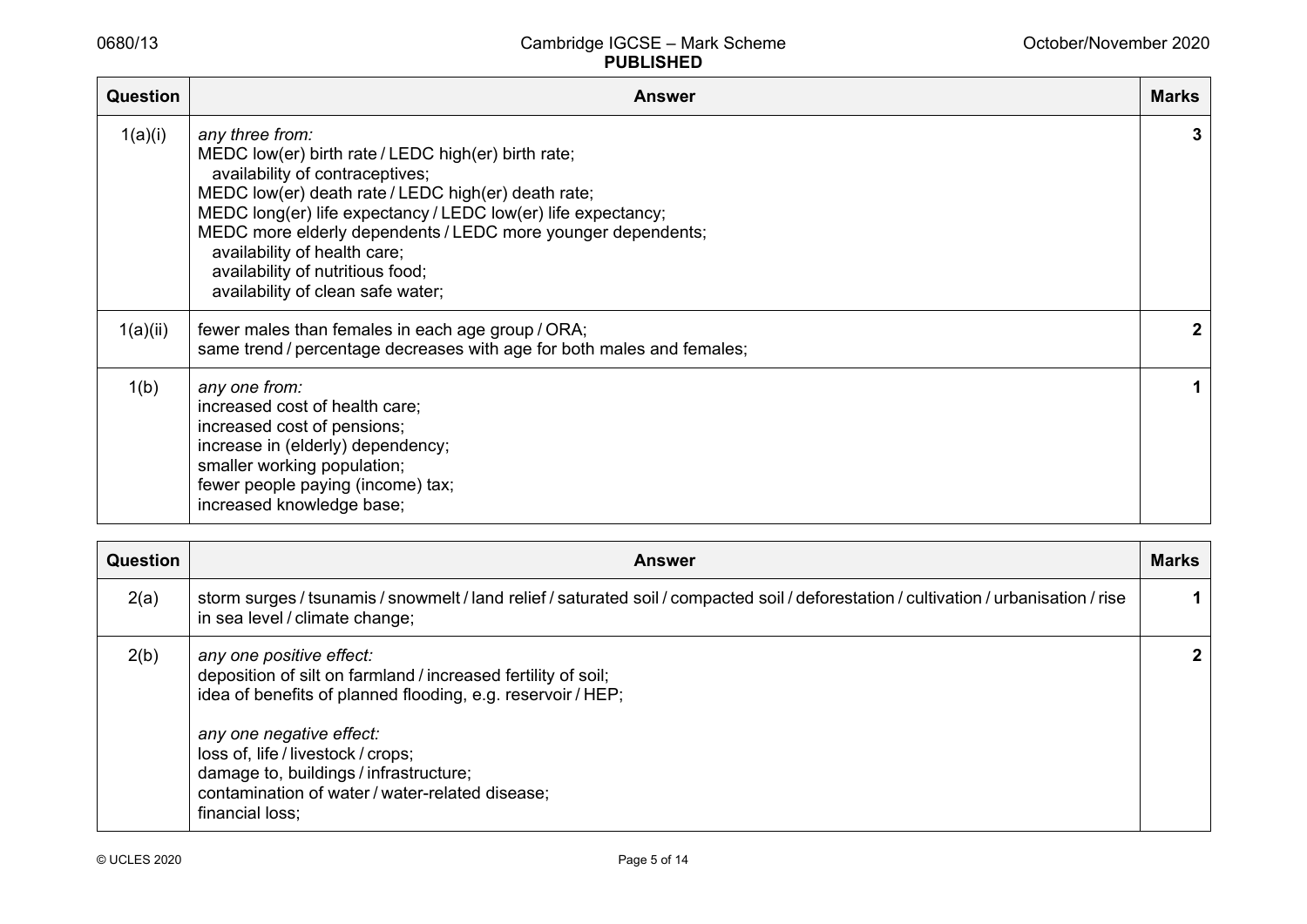| Question | <b>Answer</b>                                                                                                                                                                                                           | <b>Marks</b> |
|----------|-------------------------------------------------------------------------------------------------------------------------------------------------------------------------------------------------------------------------|--------------|
| 2(c)     | any two from:<br>provision of medical services;<br>provision of, clean water / food;<br>training of emergency response teams;<br>financial help / overseas aid;<br>rescue:<br>shelters;<br>rebuilding of damaged areas; | $\mathbf{2}$ |

| Question | <b>Answer</b>                                                                                                       | <b>Marks</b> |
|----------|---------------------------------------------------------------------------------------------------------------------|--------------|
| 3(a)     | opencast / open-pit / open-cut / strip mining;                                                                      | 1            |
| 3(b)     | any three from:<br>filling the hole (with soil or water);<br>soil improvement;<br>bioremediation;<br>tree planting; | $\mathbf{3}$ |

| Question | <b>Answer</b>                                                                                                                                           | <b>Marks</b>   |  |  |  |  |
|----------|---------------------------------------------------------------------------------------------------------------------------------------------------------|----------------|--|--|--|--|
| 4(a)     | typhoid;<br>cholera;                                                                                                                                    | $\overline{2}$ |  |  |  |  |
| 4(b)     | domestic waste / sewage / animal waste;                                                                                                                 |                |  |  |  |  |
| 4(c)     | any two from:<br>chlorination;<br>boiling;<br>filtration;<br>improved sanitation;<br>treatment of sewage;<br>(water) pollution control;<br>legislation; | $\mathbf{2}$   |  |  |  |  |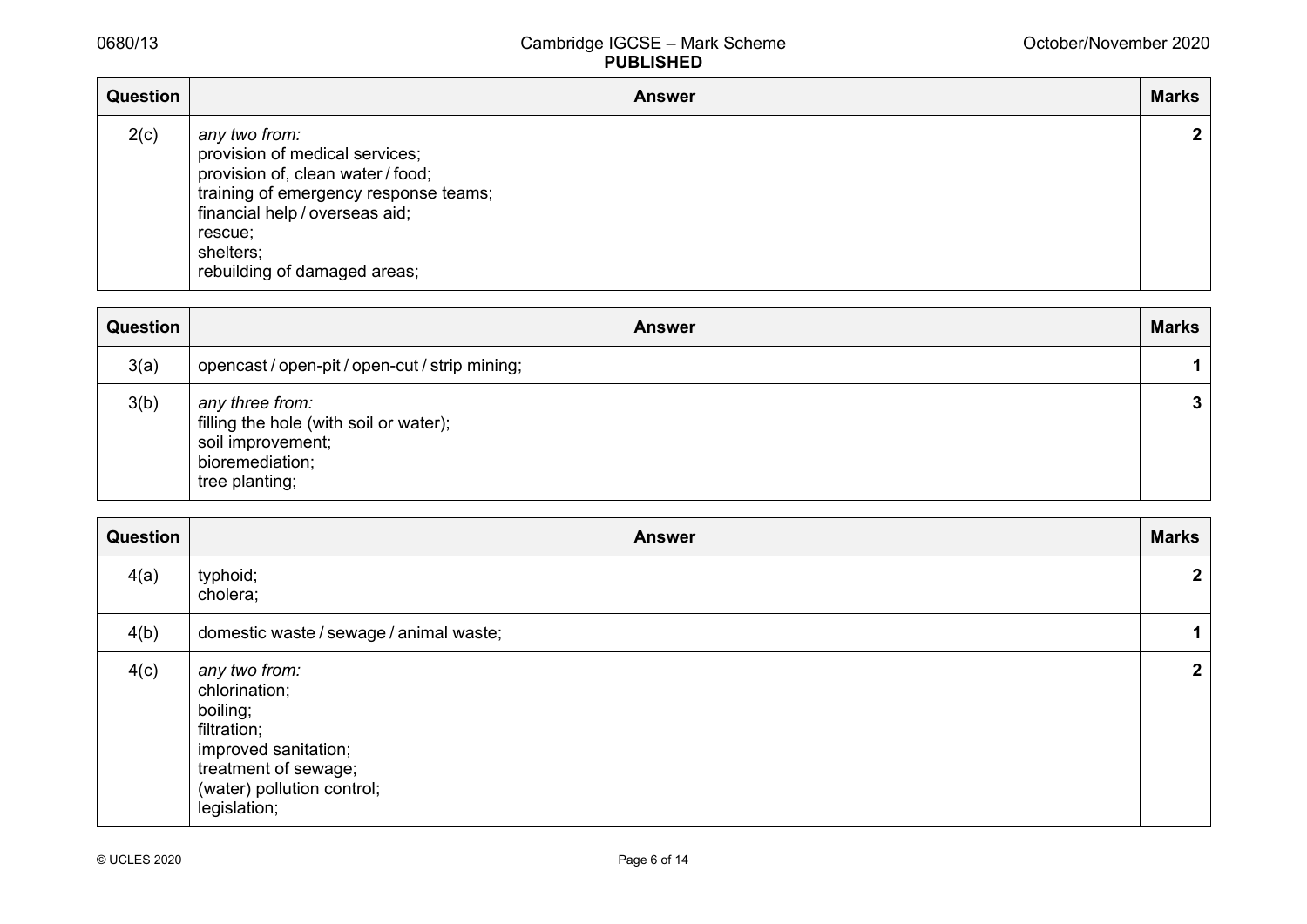| <b>Question</b> | <b>Answer</b>                                                                                                                                                   | <b>Marks</b> |
|-----------------|-----------------------------------------------------------------------------------------------------------------------------------------------------------------|--------------|
| 5(a)(i)         | any three from:<br>high energy output;<br>existing, technology / buildings;<br>easy to transport;<br>reliable / continuous, supply;<br>existing knowledge base; | 3            |
| 5(a)(ii)        | any two from:<br>biofuels;<br>geothermal;<br>hydroelectric power / HEP;<br>tidal;<br>wave;<br>solar;<br>wind;                                                   | $\mathbf{2}$ |
| 5(b)(i)         | Italy;<br>$(range = 73.3 - 55.5 =) 17.8 (%);$                                                                                                                   | $\mathbf{2}$ |
| 5(b)(ii)        | MEDCs overall higher / ORA;<br>plus any two from:<br>MEDCs decreasing;<br>LEDCs increasing (except Costa Rica) / no clear trend;<br>suitable quoted data;       | 3            |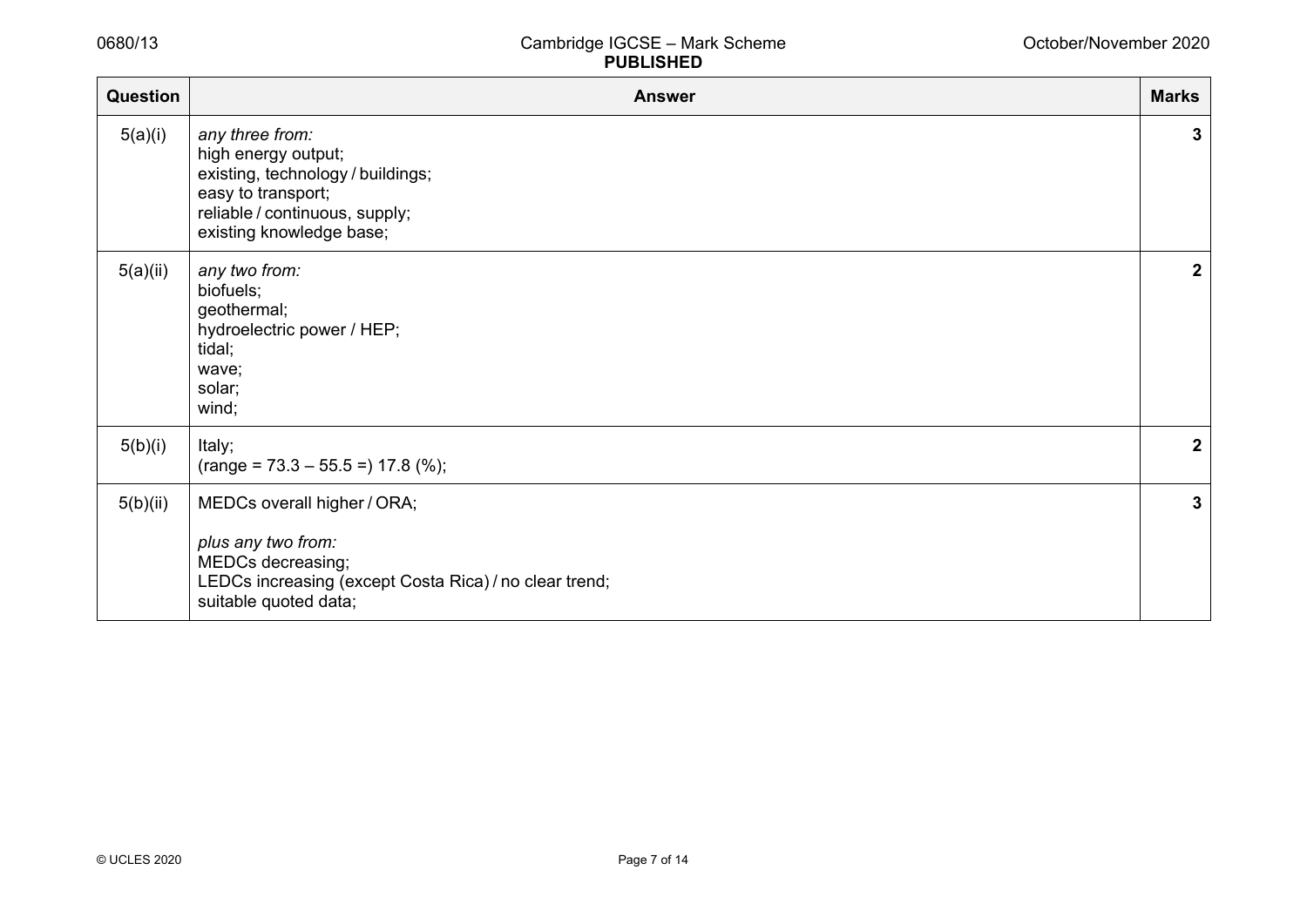| <b>Question</b> | <b>Answer</b>                                                                                                                                                                                                                                                                                                                                                                                               | <b>Marks</b> |
|-----------------|-------------------------------------------------------------------------------------------------------------------------------------------------------------------------------------------------------------------------------------------------------------------------------------------------------------------------------------------------------------------------------------------------------------|--------------|
| 6(a)(i)         | any two conditions from:<br>temperature;<br>humidity;<br>amount of, water / irrigation;<br>amount of carbon dioxide;<br>amount of pests;<br>light intensity;<br>day length;<br>any two corresponding benefits from:<br>non-native / wider / specific, variety of plants can be grown;<br>longer growing season;<br>don't need to use (as much) pesticide;<br>increase in photosynthesis, explained;<br>AVP; | 4            |
| 6(a)(ii)        | cost/need for, maintenance/heating/lighting/construction;                                                                                                                                                                                                                                                                                                                                                   |              |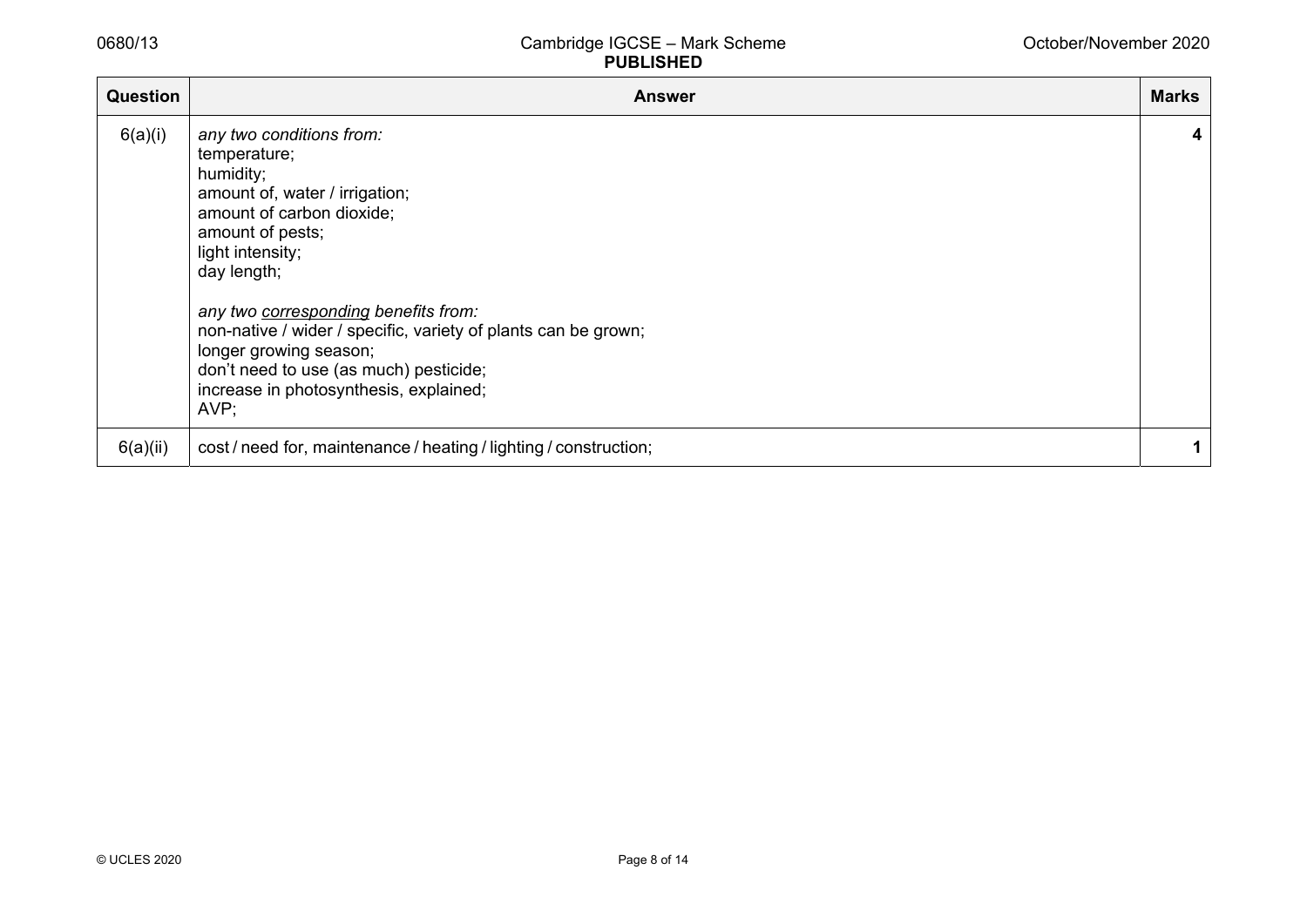| <b>Question</b> | <b>Answer</b>                                                                                                                                                                                                                                                                                                                                                                                                   | <b>Marks</b> |
|-----------------|-----------------------------------------------------------------------------------------------------------------------------------------------------------------------------------------------------------------------------------------------------------------------------------------------------------------------------------------------------------------------------------------------------------------|--------------|
| 6(b)            | max 5 for points made from comment bubbles:<br>should be increased:<br>increase yield / can be grown faster / can survive harsher conditions;<br>makes farmers more money / means fewer food shortages;<br>food production must double in next 35 years / growing world population;<br>area of farmland is decreasing / GM crops increase yields and get more food from the land;<br>should not be increased:   | 7            |
|                 | GM crop seeds are expensive / only large companies can afford them;<br>small commercial farms are going out of business;<br>serious risk to the environment;<br>cross-pollination creates herbicide-resistant weeds that compete with other crops and wild plants / can have an impact on<br>food chains;                                                                                                       |              |
|                 | max 5 for candidate's own valid points:<br>additional examples for should be increased:<br>improved living standards;<br>less land required for growing crops / land can be used for other things;<br>can use land that is currently too harsh for crops / named example;<br>reduced use of, pesticides / insecticide / fungicides;<br>improved nutritional qualities of food / named example e.g. golden rice; |              |
|                 | additional examples for should not be increased:<br>long-term effects on environment;<br>(long-term) impact on human health not known;<br>not ethical;<br>have to buy new GM seeds for each crop (from specific suppliers);                                                                                                                                                                                     |              |

| Question | <b>Answer</b>                                                                                                                                                                                                           | <b>Marks</b>    |
|----------|-------------------------------------------------------------------------------------------------------------------------------------------------------------------------------------------------------------------------|-----------------|
| 7(a)(i)  | any three from:<br>sulfur dioxide $(SO2)$ / oxides of nitrogen (NOx);<br>from, combustion of fossil fuels / high temperature in an engine;<br>released into, atmosphere / air;<br>react with water (to form acid rain); | $3\phantom{.0}$ |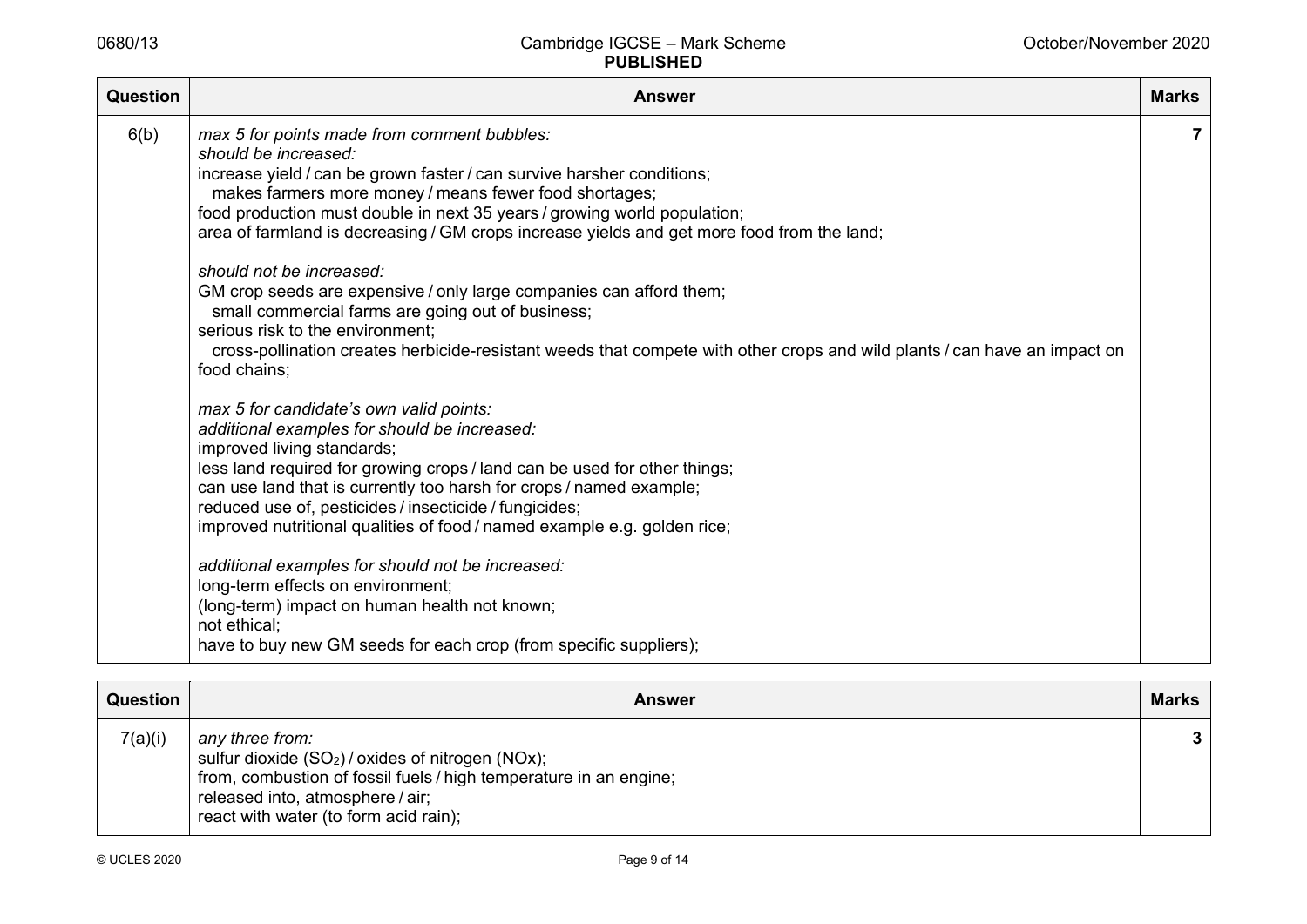| <b>Question</b> | <b>Answer</b>                                                                                                                                                                                                                                                                                                           | <b>Marks</b> |
|-----------------|-------------------------------------------------------------------------------------------------------------------------------------------------------------------------------------------------------------------------------------------------------------------------------------------------------------------------|--------------|
| 7(a)(ii)        | any three from:<br>acidification of bodies of water;<br>effects on, fish populations / aquatic life;<br>damage to, crops / vegetation;<br>damage to, buildings / rocks;                                                                                                                                                 | 3            |
| 7(b)(i)         | bar correctly plotted (at 350 ppm);                                                                                                                                                                                                                                                                                     | 1            |
| 7(b)(ii)        | 2005-2015;                                                                                                                                                                                                                                                                                                              | 1            |
| 7(b)(iii)       | any one from:<br>population is increasing;<br>(increased) use of, fossil fuels / motor vehicles;<br>(increased) deforestation;                                                                                                                                                                                          | 1            |
| 7(c)            | any three from:<br>reduction in use of fossil fuels;<br>increased use of low-carbon energy resources;<br>improved energy efficiency;<br>reduce use of motor vehicles / other transport polices;<br>international agreements and policies;<br>taxation;<br>carbon capture and storage;<br>reforestation / afforestation; | 3            |
| 7(d)            | any three from:<br>increasing temperature / greater temperature extremes;<br>drought;<br>extreme weather;<br>wild fires:<br>melting of, ice sheets / glaciers / permafrost;<br>rise of sea-level;<br>flooding / loss, of land;                                                                                          | 3            |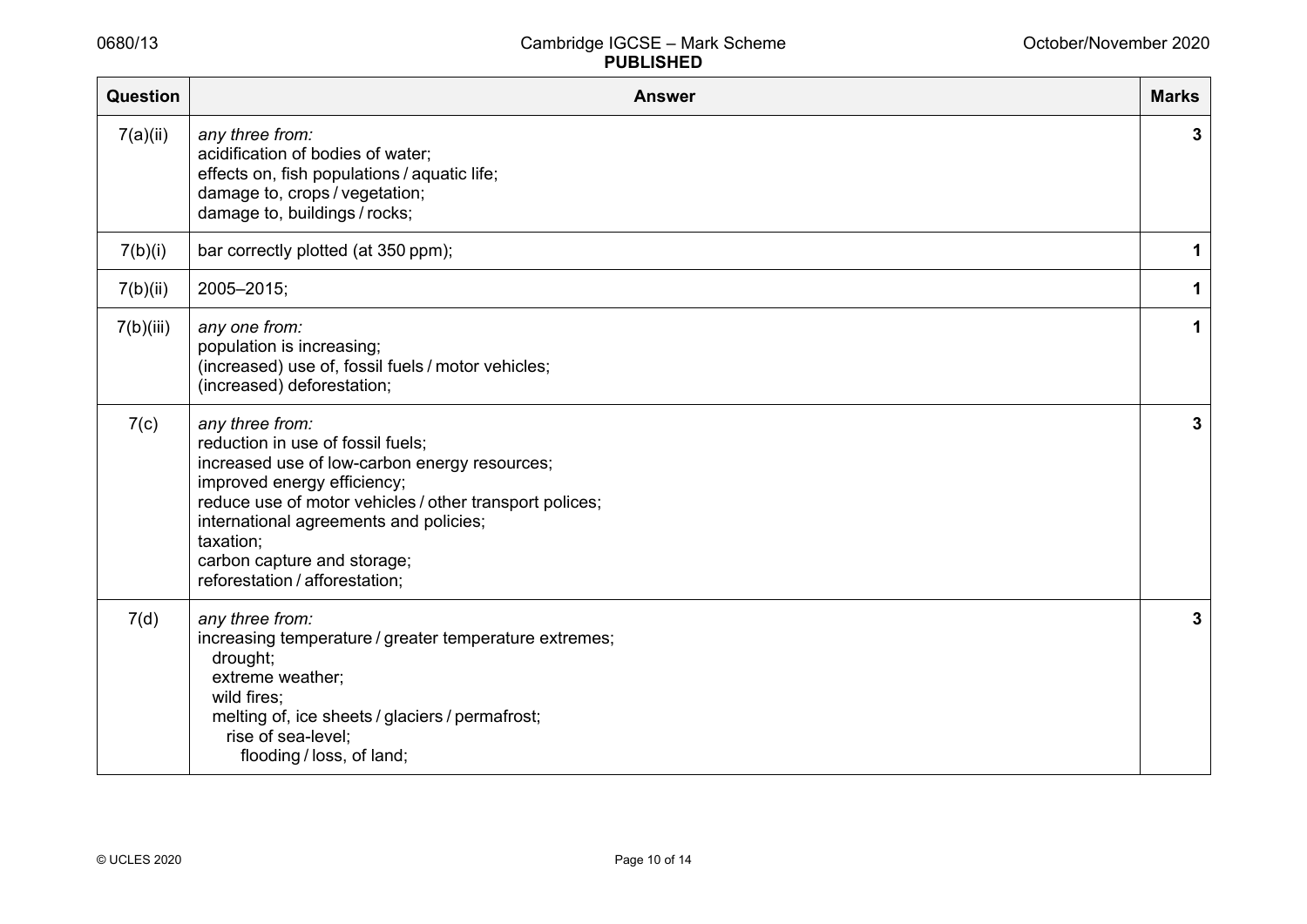| <b>Question</b> | <b>Answer</b>                                                                                                                                                                                             | <b>Marks</b>     |
|-----------------|-----------------------------------------------------------------------------------------------------------------------------------------------------------------------------------------------------------|------------------|
| 8(a)(i)         | 671;                                                                                                                                                                                                      | 1                |
| 8(a)(ii)        | $11(.2)$ ;                                                                                                                                                                                                | 1                |
| 8(a)(iii)       | 6.1(3);                                                                                                                                                                                                   | 1                |
| 8(a)(iv)        | any two from:<br>government policy change;<br>site no longer meets criteria;<br>lack of finance;<br>voluntarily withdrawn;<br>land needed for other uses;                                                 | $\mathbf 2$      |
| 8(a)(v)         | y-axis label: number of (biosphere) reserves (in 2017);<br>x-axis label: world region AND letters;<br>sensible linear scale, with plotted points using at least half the grid;<br>bars plotted correctly; | 4                |
| 8(b)            | any two from;<br>national parks;<br>wilderness area;<br>national forest;<br>wildlife refuge;<br>ecological reserves;<br>extractive reserves;<br>(wildlife / ecological) corridors;                        | $\boldsymbol{2}$ |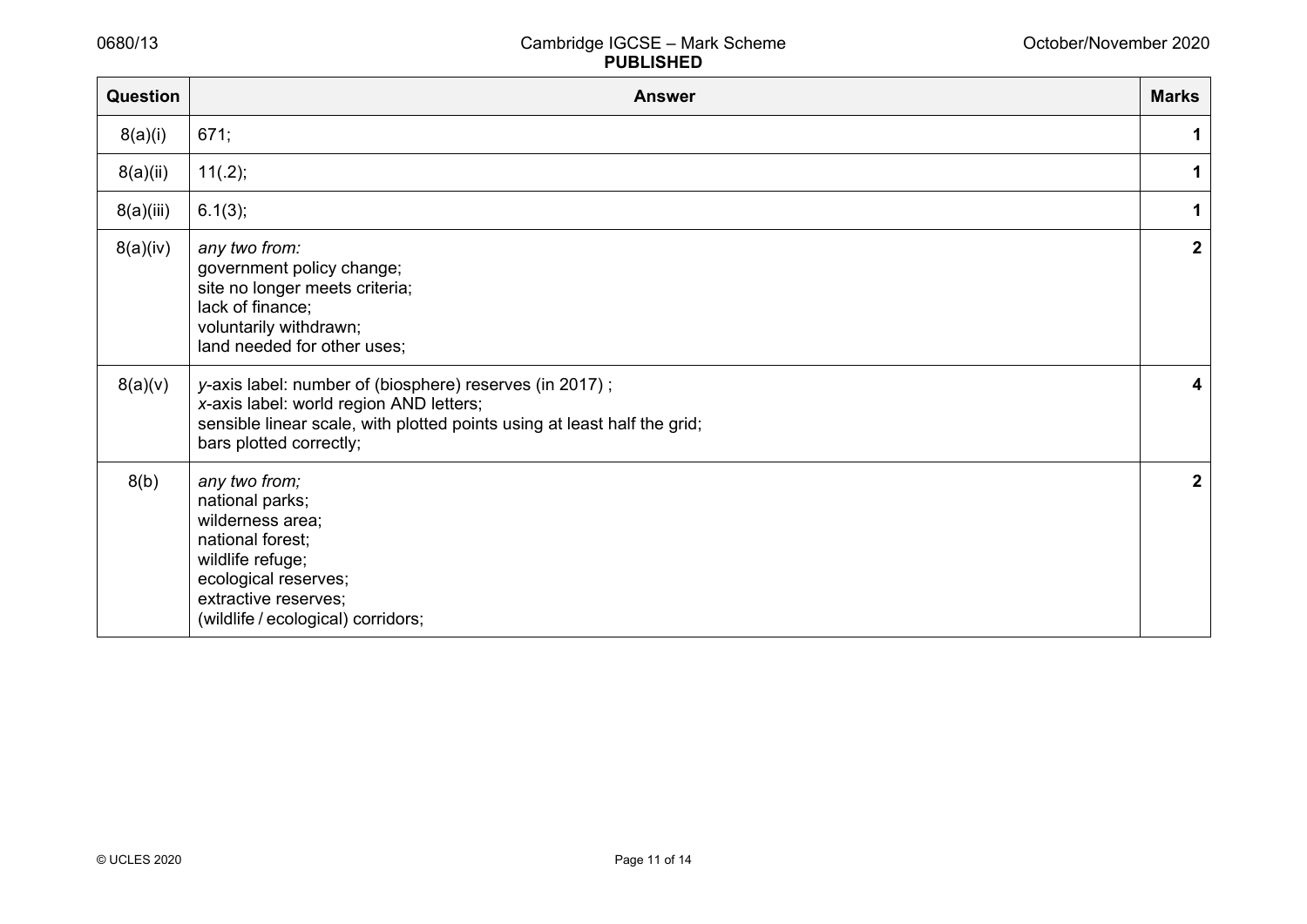| Question |                                                                                                                                                                                                                                                                                                                 | <b>Marks</b><br><b>Answer</b>                                                                      |   |   |
|----------|-----------------------------------------------------------------------------------------------------------------------------------------------------------------------------------------------------------------------------------------------------------------------------------------------------------------|----------------------------------------------------------------------------------------------------|---|---|
| 9(a)(i)  | any three from:<br>(in an El Niño year):<br>no upwelling of cold water (along the coast) / warm current offshore / water warmer than in a neutral year;<br>so reduced nutrient content (of water);<br>so less food for fish population;<br>so fish migrate / feed elsewhere;<br>so lower number of fish caught; |                                                                                                    | 3 |   |
| 9(a)(ii) | table drawn;<br>column / row, headings and units;<br>three sets of data recorded correctly;                                                                                                                                                                                                                     |                                                                                                    |   | 3 |
|          | year                                                                                                                                                                                                                                                                                                            | increase in (average surface) temperature<br>(of the Pacific Ocean in an El Niño year)<br>$\int C$ |   |   |
|          | 1982                                                                                                                                                                                                                                                                                                            | 1.0                                                                                                |   |   |
|          | 1987                                                                                                                                                                                                                                                                                                            | 1.3                                                                                                |   |   |
|          | 2015                                                                                                                                                                                                                                                                                                            | 1.5                                                                                                |   |   |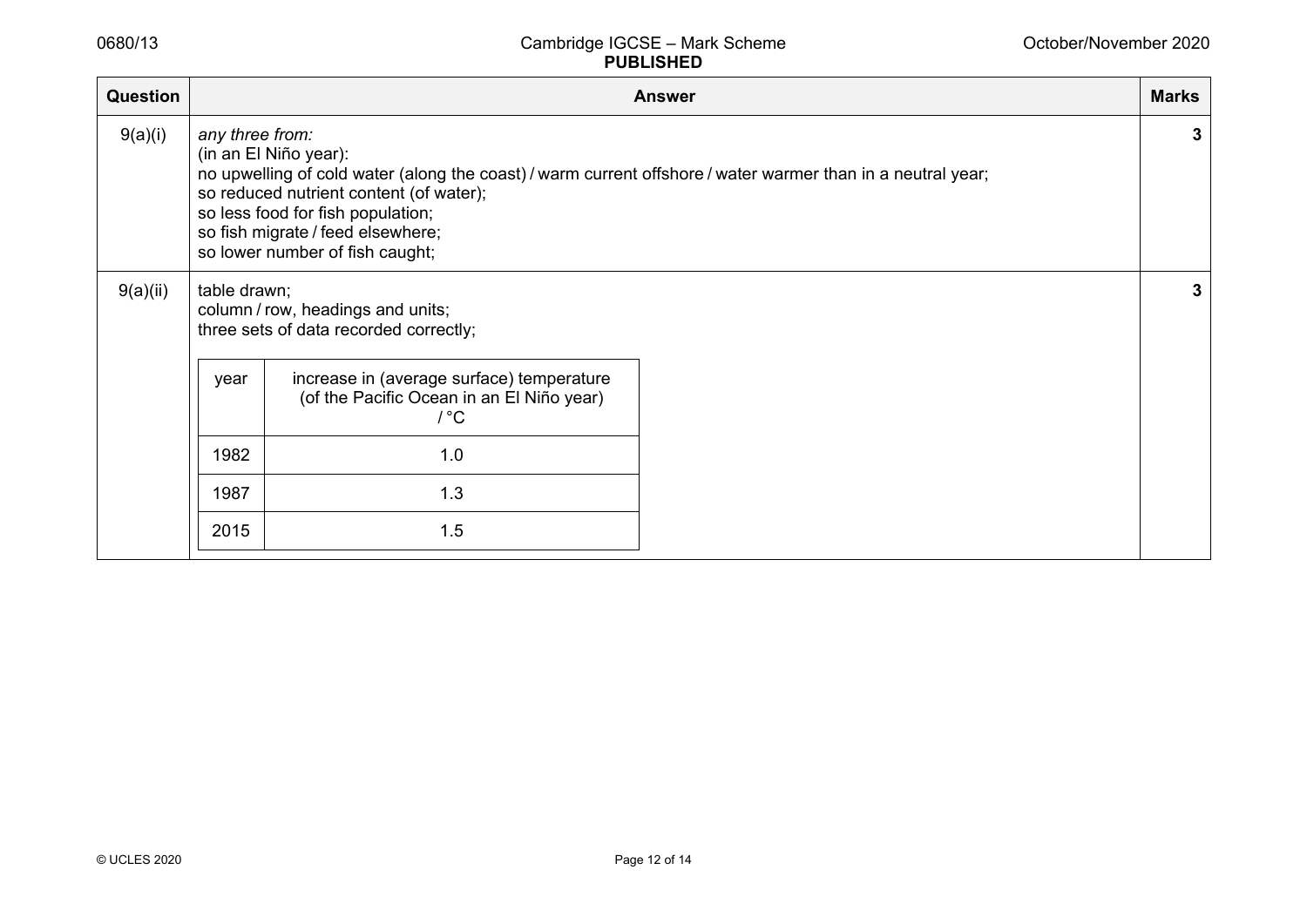| Question | <b>Answer</b>                                                                                                                                                                                                                                                                                                                                                                                                                                                                                                                                                                                                                                                                                                                                                                                                                                                           | <b>Marks</b> |
|----------|-------------------------------------------------------------------------------------------------------------------------------------------------------------------------------------------------------------------------------------------------------------------------------------------------------------------------------------------------------------------------------------------------------------------------------------------------------------------------------------------------------------------------------------------------------------------------------------------------------------------------------------------------------------------------------------------------------------------------------------------------------------------------------------------------------------------------------------------------------------------------|--------------|
| 9(b)     | Level of response marked question:                                                                                                                                                                                                                                                                                                                                                                                                                                                                                                                                                                                                                                                                                                                                                                                                                                      | 6            |
|          | Level $3$ [5–6 marks]<br>A coherent response is given that develops and supports the candidate's conclusion using relevant details and<br>examples.<br>Indicative content and subject-specific vocabulary are generally used precisely and accurately.<br>Good responses are likely to present a balanced evaluation of the statement.<br>Level $2$ [3-4 marks]<br>Development and support of the conclusion is evident, though the response may lack some coherence and/or<br>detail.<br>Irrelevant detail may be present.<br>Indicative content and subject-specific vocabulary are used but may lack some precision and/or accuracy.<br>Responses contain evaluation of the statement, but this may not be balanced.<br>Level 1 [1–2 marks]<br>The response may be limited in development and/or support.<br>Contradictions and/or irrelevant detail may be present. |              |
|          | Indicative content and subject-specific vocabulary may be limited.<br>Responses may lack structure or be in the form of a list. Evaluation may be limited or absent.                                                                                                                                                                                                                                                                                                                                                                                                                                                                                                                                                                                                                                                                                                    |              |
|          | No response or no creditable response [0 marks]                                                                                                                                                                                                                                                                                                                                                                                                                                                                                                                                                                                                                                                                                                                                                                                                                         |              |